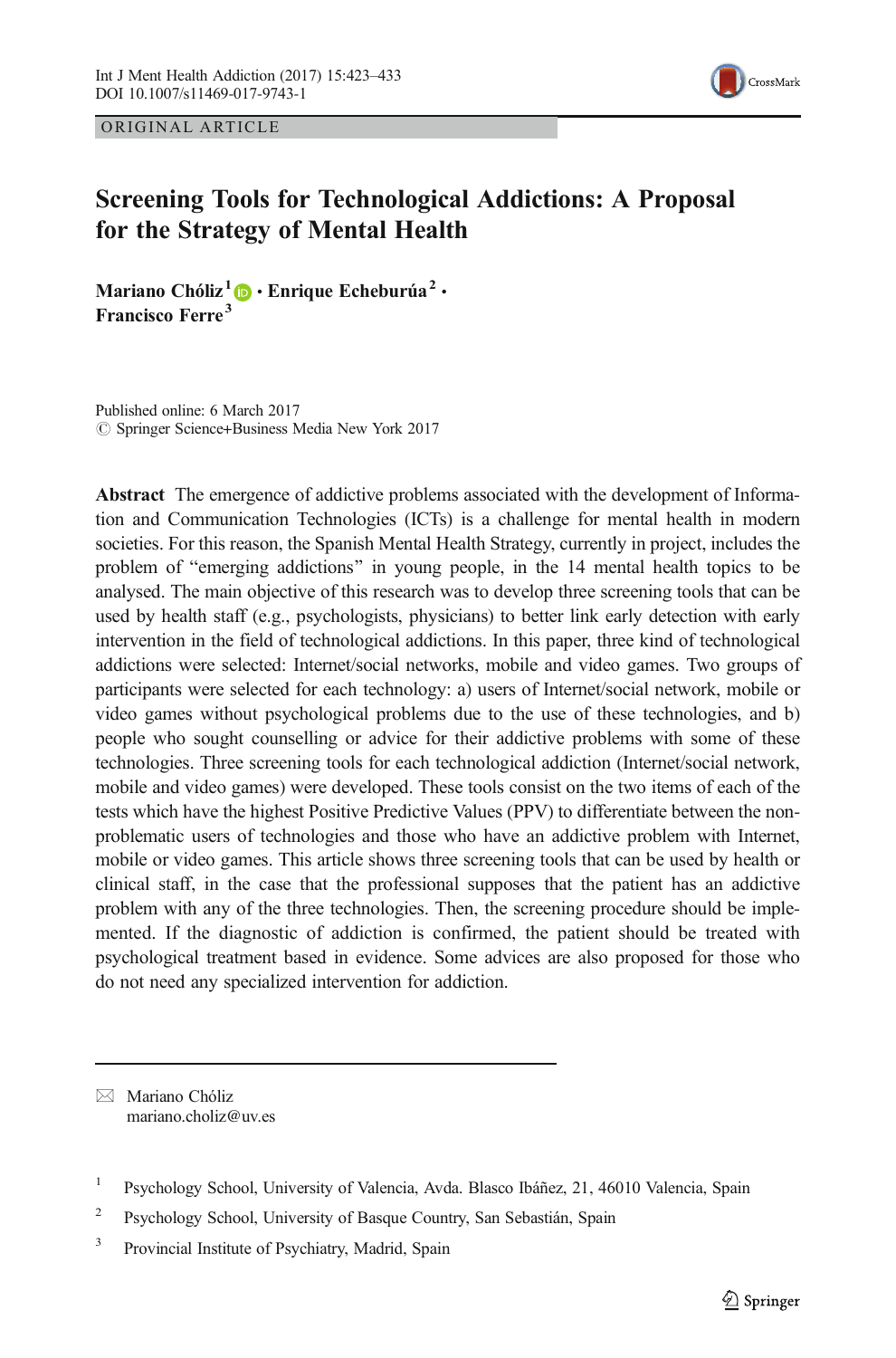Keywords Technological addictions · Screening · Internet addiction · Mobile addiction · Videogames addiction . Test

Addiction is not a problem caused exclusively by drugs; other behavioural patterns can cause addictive problems in the same way that drugs do. This was recognised for pathological gambling, by the American Psychiatric Association (APA) (APA [2013](#page-9-0)), but it is also relevant to other actions that can result in what have been called behavioural addictions (Grant et al. [2010\)](#page-10-0) or without drugs (Echeburúa [1999](#page-10-0)). The most recent and characteristic kinds of behavioural addictions are those that are induced by the dysfunctional use of Information and Communication Technologies (ICTs), which have been considered "technological addictions" (Griffiths [1995\)](#page-10-0). The main technological addictions involve the Internet (Tsai and Lin [2003\)](#page-10-0), mobile phones (Choliz [2010](#page-9-0)), and video games (Griffiths et al. [2012\)](#page-10-0).

With regard to video games, the DSM-5 Task Force and Work Groups accepted Internet Gaming Disorder as a proposed disorder for future research. Nine criteria were proposed, some of which have already been demonstrated, such as withdrawal symptoms when Internet gaming is taken away; loss of a significant relationship, job, educational or career opportunities because of participation in Internet games (Peters and Malesky [2008\)](#page-10-0); unsuccessful attempts to control participation in the Internet games; or loss of interest in previous hobbies as a result of Internet games, among others (APA [2013](#page-9-0)).

Internet gaming disorder is the only technological addiction that is currently accepted by the APA as a psychological problem in the spectrum of addiction. However, there are many scientific studies and much clinical evidence regarding how the dysfunctional use of social networks or instant messaging (IM) systems for mobile phones can cause some psychological problems that have an addictive nature (Chóliz et al. [2012](#page-9-0); Griffiths [2000](#page-10-0)). In the case of youth and adolescents, the addiction to technology is now one of the problems that characterises our time (Jiménez-Murcia and Farré [2015\)](#page-10-0) and has become a major health challenge (Echeburúa and Corral [2010](#page-10-0)). There is already considerable empirical evidence about this problem (Echeburúa et al. [2009\)](#page-10-0).

As ICTs have developed, and as their consumption is socially encouraged, some people go on to develop similar problems to the distinctive symptoms of addictive disorders. As in the case of gambling and other addictions, such symptoms are characterised by the following: a) need to use the technology more and more to get the same benefits as in the beginning (tolerance), b) appearance of negative emotional reactions when they cannot use the technology or when they spend a long time without being able to use it (withdrawal symptoms), c) excessive use of technologies that interferes with other major life activities (in the academic or professional area, domestic, family, or social matters), and d) serious difficulties in stopping using the technology, despite recognising that such a pattern of behaviour is inappropriate or is hurting them. Therefore, what characterises these addictions is not excessive behaviour per se, but the dependency relationship established between the person and the behaviour (Echeburúa and Corral [2009](#page-10-0)), to the point that technological addictions have a clinical symptomatology very similar to that of behavioural addictions (Block [2008](#page-9-0)).

Today, we have reached a point where this is an emerging health problem that modern society must handle (Jiménez-Murcia and Farré [2015](#page-10-0)). It is crucial that professionals properly identify the problem in its earliest stages, to properly guide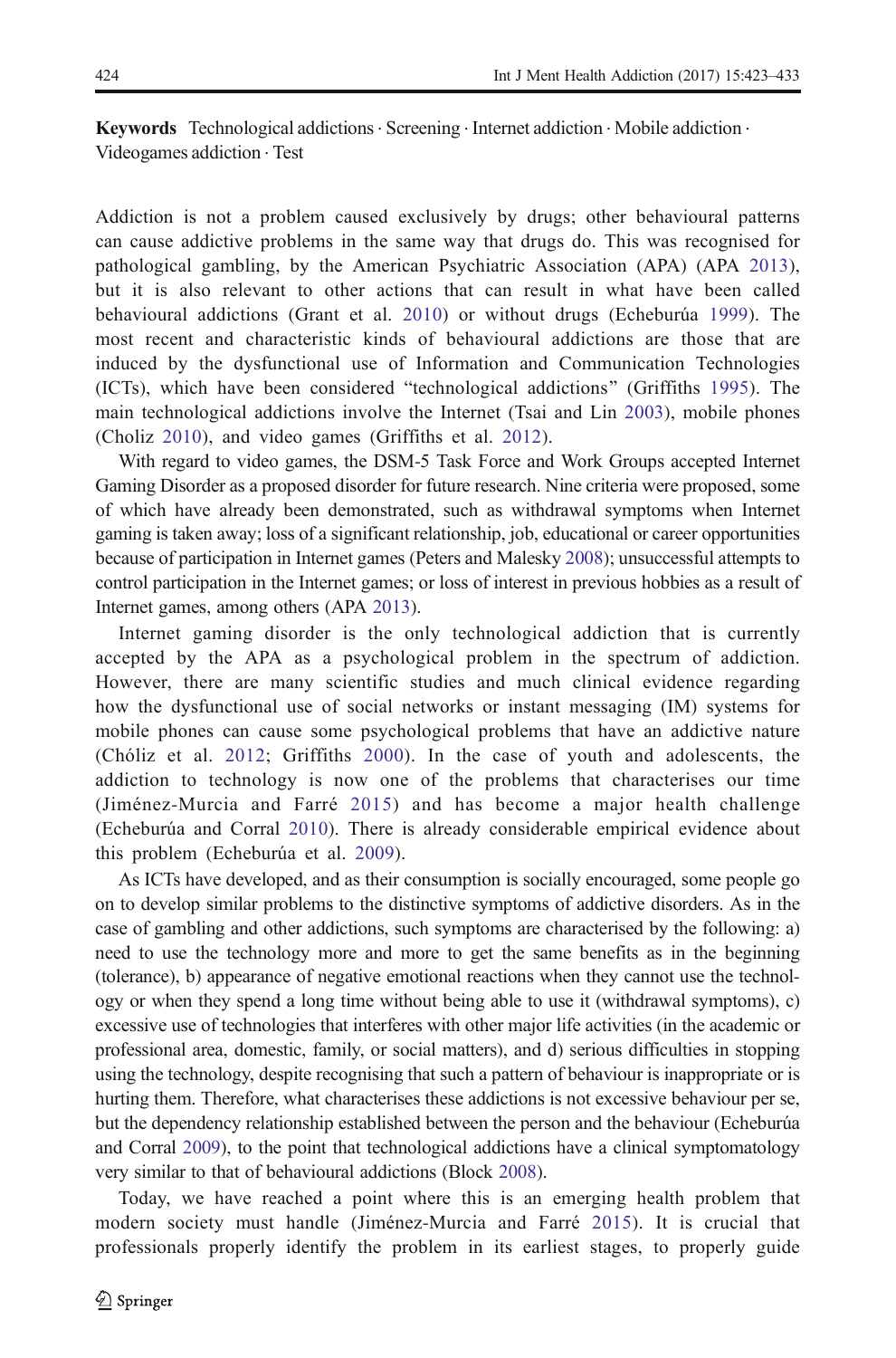patients to prevention and, in the cases where the disease is more serious, treat them with appropriate specialised treatment. All of this will result in both better patient health and improvements in the efficiency of the health system itself. Moreover, the early detection of pathologies makes interventions more effective, and the occurrence of more serious disorders can be prevented.

The current Strategy of Mental Health of the Spanish Ministry of Health has selected 14 challenges facing the National Health System in the area of mental health. Among them, one issue that should be addressed is technological addictions in young people. The current research is part of the current National Mental Health Strategy; its main objective was to develop several screening tools that can be used by health staff (e.g., psychologists, physicians) to better link early detection with early intervention in the field of technological addictions. If the diagnostic of addiction is confirmed, the patient should be treated with psychological treatment based in evidence.

## Method

#### **Objective**

The main objective of this work is to develop several screening tools for technological addictions (Internet/social networks, mobile and video games). These instruments can be used by professionals of health (e.g., psychologists, physicians) in order to early detection of technological addictions. Depending on the results of the screening tests, the own professional could advise to young, or direct them to specialized treatment and assistance centre of addiction.

### Participants

Two groups of participants were selected in each case: a) users of technology (i.e., mobile, social networks and video games) without psychological problems with the use of these technologies, and b) people who sought counselling or advice for their addictive problems with some of these technologies in public and private treatment centres.

In the case of Internet, the sample was composed by 139 people younger than 31 years of age (87 women, 52 men): 59 needed help or advice due to their problems with Internet addiction (social networks), whereas the other 80 users had no problem with the use of social networks. For the screening of video games addiction, the participants were 117 people younger than 31 years of age (57 women, 60 men): 40 sought help or advice due to their problems with video game addiction, whereas 77 users had no problem with the use of video games. Finally, 226 people younger than 31 years of age (140 women, 86 men): 96 sought help or advice due to their problem with mobile phone addiction, whereas 130 users had no problem with the use of mobile phones.

#### Procedure

The methodology used for the three types of technological addictions (Internet/social networks, mobile phone, video games) was identical. First, a diagnostic tool was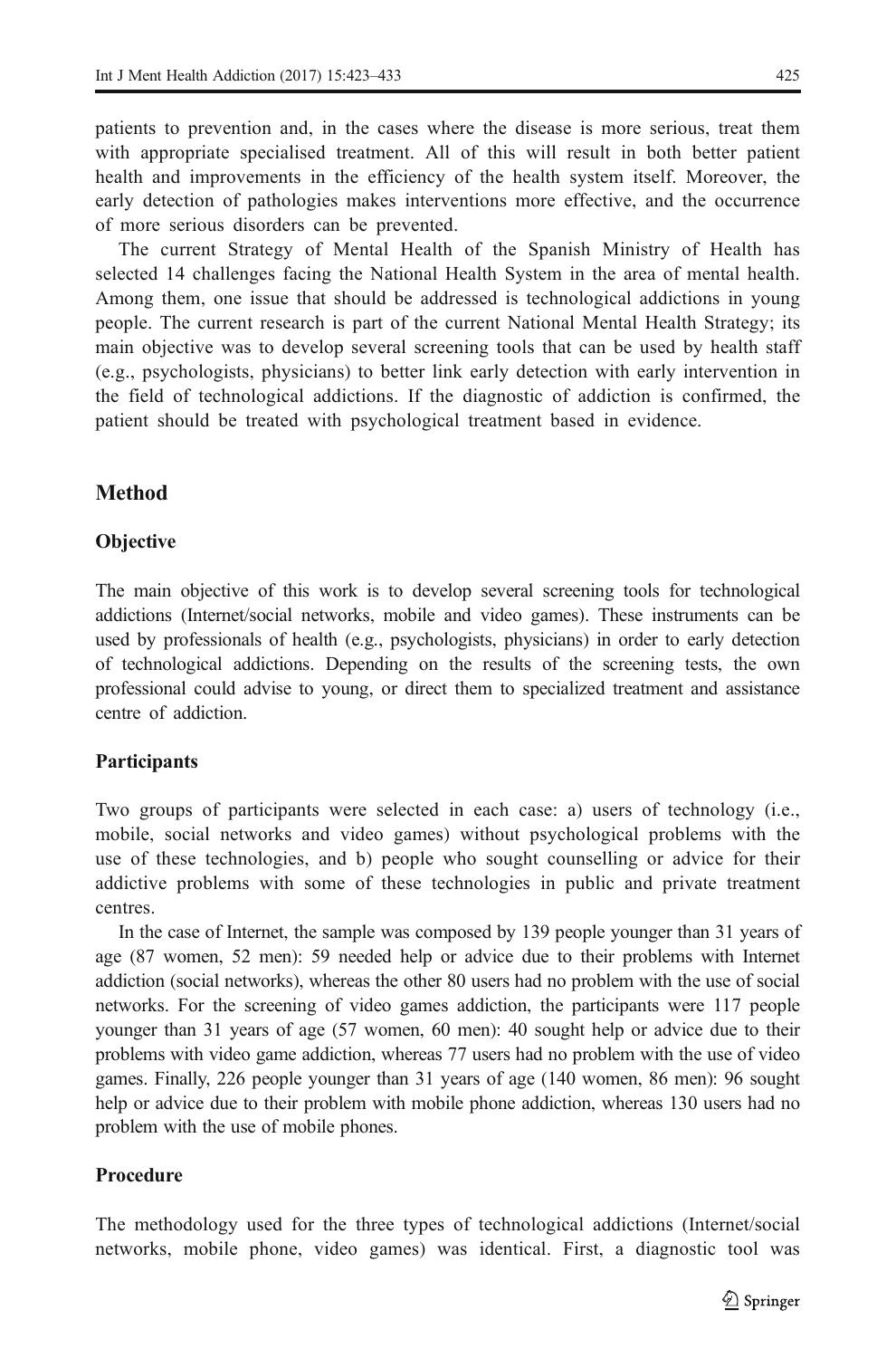selected, depending on both psychometric characteristics (high reliability and validity), and its adaptation to the Spanish youth population. The questionnaires selected, which were developed and validated in a Spanish sample, were: a) Test of Dependence on the Internet (TDI) (Chóliz and Marco [2012](#page-9-0)), b) Test of Dependence on Mobile Phones (TDM) (Chóliz [2012](#page-9-0); Chóliz and Villanueva [2011](#page-9-0)), and c) Test of Dependence on Video Games (TDV) (Chóliz and Marco [2011](#page-9-0)). All of the questionnaires have a full-factor structure consistent with the construct of addiction. TDI is composed by 23 items; the Cronbach's alpha = .93 and it contains four factors: a) Abuse; b) Withdrawal syndrome; c) Disturbance and Absence of control; and d) Escape. TDM has 22 items; the Cronbach's alpha  $= .94$ ; the factorial structure contains four factors: a) Tolerance and Abstinence; b) Lack of control; c) Problems derived from spending; and d) Abuse. Finally, TDV has 24 items; the Cronbach's alpha = .94; TDV has four factors: a) Compulsive gambling; b) Withdrawal; c) Tolerance and Interference with other activities; and d) Problems caused by video games and Escape.

For each technology two groups of young people were selected. Clinical group consisted of young people who sought assistance or advice due to their problems related to dependence on a particular technology. They searched assistance in several treatment and assistance centres for addictions which collaborate with the Research Unit of Technological Addictions at the University of Valencia (Spain). The control group consisted of users of such technology in a non-problematic way. The main objective was to obtain three screening test that could better discriminate between people with addictive problems with some of the three technologies and others who functionally use such technology. Questionnaire data were collected individually in clinical and educational settings, in a paper form.

#### Analysis

The items selected to serve as screening were those with the highest positive predictive value (PPV) following the procedure of Johnson et al. [\(1997\)](#page-10-0), which has been used for a screening test for pathological gambling. This indicator takes into account the true positives, the true negatives, the false positives, and the false negatives of each of the items of a diagnostic scale, to calculate the indices of sensitivity and specificity and, subsequently, the PPV coefficient, the values of which range between 0 and 1. This is a criterion in which the effect of the discriminating power of the items is maximised between people with an addiction problem and those without.

### **Results**

#### Study 1. Screening for Dependence on the Internet

Two groups were compared. On the one hand, 59 young people which needed help or advice due to their problems with Internet/social networks addiction. The other group consisted on 80 users which had no problem with the use of the social networks. Differences in the TDI scores between the users without Internet addiction problems (mean = 27.26, standard deviation  $[SD] = 15.77$ ) and those with Internet addiction problems (mean = 48.36, SD = 14.13) were statistically significant  $(F_{1,137} = 66.32$ ,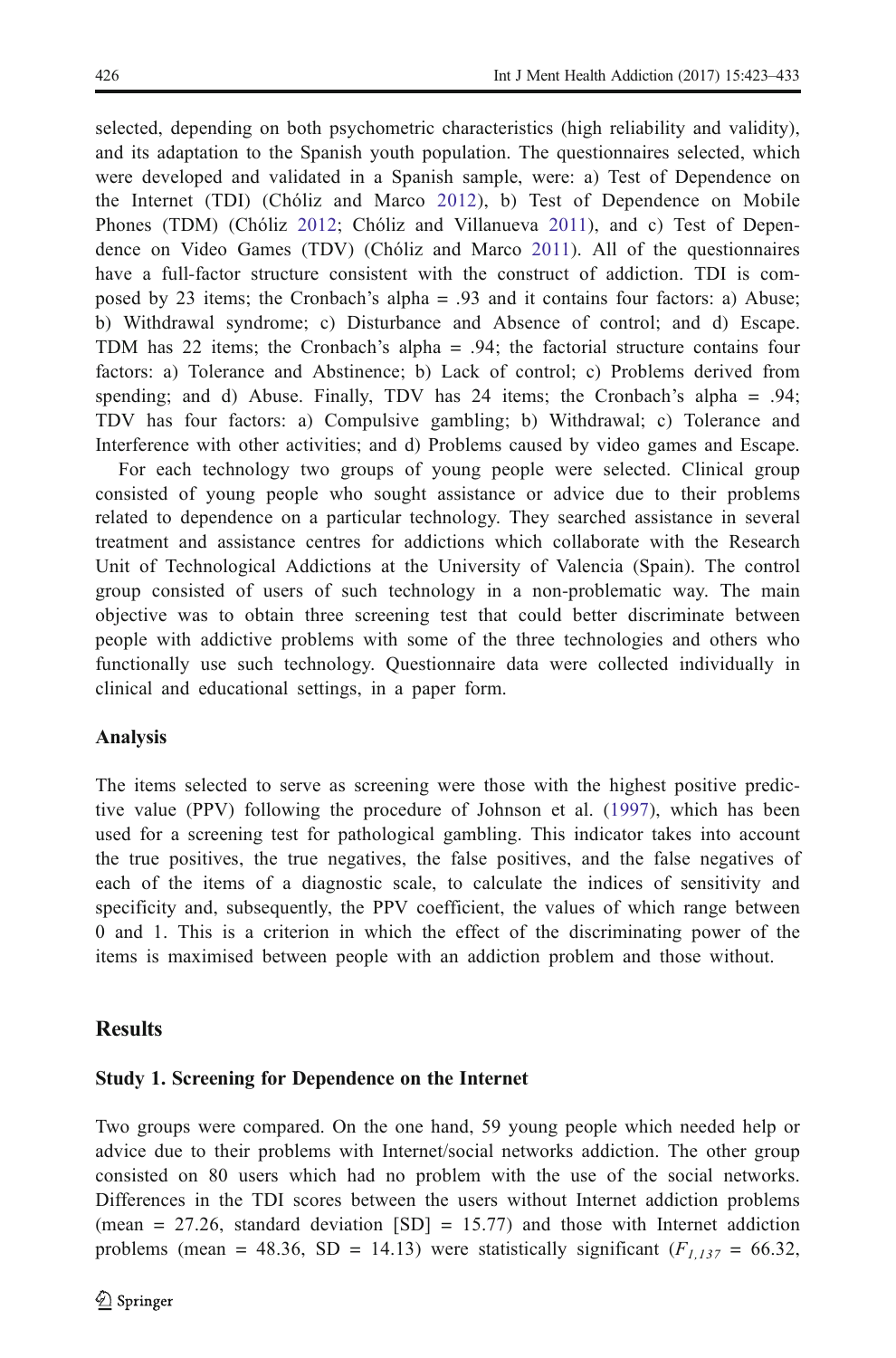$p < 0.001$ ;  $\eta^2 = 0.33$ ). With regard to the sensitivity, specificity, and PPV coefficient, the results obtained for each item are summarised in Table 1. The two items of the TDI that had higher scores in the PPV were items 8 and 21.

## Study 2. Screening for Dependence on Video Games

Two other groups composed by different people were compared. One of them was composed by 40 young people sought help or advice due to their problems with video game addiction, whereas in the other group, 77 gamers had no problem with the use of video games. Differences in the TDV scores between the users without video game addiction problems (mean  $= 9.29$ , SD  $= 12.49$ ) and those with video game addiction problems (mean = 44.30, SD = 21.48) were statistically significant  $(F<sub>1,115</sub> = 124.31)$ ,

|  |  | Table 1 Positive predictive values of items of TDI |  |  |  |
|--|--|----------------------------------------------------|--|--|--|
|--|--|----------------------------------------------------|--|--|--|

|       |                                                                                                                                                                                       |     | Sensitivity Specificity PPV |     |
|-------|---------------------------------------------------------------------------------------------------------------------------------------------------------------------------------------|-----|-----------------------------|-----|
|       | TDI01 If I do not connect to the Internet at home I try to connect elsewhere.                                                                                                         | .68 | .56                         | .61 |
|       | TDI02 I'm really concerned when I want to connect to the Internet and the<br>network does not work.                                                                                   | .88 | .36                         | .58 |
|       | TDI03 Every time I remember Internet, I have the need to connect.                                                                                                                     | .51 | .81                         | .73 |
|       | TDI04 If I spend some time without the Internet, I feel empty and I do not know<br>what to do.                                                                                        | .47 | .79                         | .69 |
|       | TDI05 I feel really bad when the Internet does not work well because of the<br>computer or network.                                                                                   | .93 | .29                         | .57 |
| TDI06 | It is no longer enough for me to connect the same amount of time as<br>before.                                                                                                        | .53 | .64                         | .59 |
|       | TDI07 I spend less time doing other activities because Internet activity takes me<br>a long time.                                                                                     | .51 | .70                         | .63 |
|       | TDI08 I'm really obsessed with downloading files, searching links,<br>participating in chats, or uploading photos or videos.                                                          | .42 | .90                         | .81 |
|       | TDI09 I think I use Internet too much.                                                                                                                                                | .81 | .50                         | .62 |
|       | TDI10 I find it very difficult to leave the social network when my family calls<br>me or if I have to go somewhere.                                                                   | .54 | .79                         | .72 |
| TDI11 | When I'm feeling bad, I seek refuge on the Internet.                                                                                                                                  | .37 | .80                         | .65 |
| TDI12 | The first thing I do on the weekends when I get up is connect to the<br>Internet.                                                                                                     | .75 | .59                         | .65 |
|       | TDI13 I have been connected to the Internet for more than 3 h.                                                                                                                        | .86 | .46                         | .62 |
|       | TDI14 I have discussed with my parents, relatives, or friends that I spend a lot<br>of time on the Internet.                                                                          | .51 | .79                         | .71 |
| TDI15 | When I'm bored I connect to the Internet.                                                                                                                                             | .96 | .25                         | .56 |
|       | TDI16 I slept later or I have slept less because of staying online.                                                                                                                   | .86 | .45                         | .61 |
|       | TDI17 I access the Internet several times a day to see whether I have mail or<br>messages from my friends.                                                                            | .91 | .28                         | .56 |
|       | TDI18 I have often been late (to school or work, hanging out with my friends)<br>because I was connected to the Internet.                                                             | .39 | .85                         | .72 |
| TDI19 | When I'm connected to the Internet, I lose track of time.                                                                                                                             | .79 | .56                         | .64 |
| TDI20 | The first thing I do when I get home after school or work is connect to<br>the Internet.                                                                                              | .84 | .55                         | .65 |
| TDI21 | I have lied to my family or others about the time I've been connected.                                                                                                                | .33 | .91                         | .79 |
|       | TDI22 Even when I'm doing other activities (in class, with my friends,<br>studying), I imagine using the Internet (downloading files, visiting<br>pages, uploading photos or videos). | .26 | .93                         | .78 |
|       | TDI23 When I have a problem, I connect to the itemet to get distracted.                                                                                                               | .46 | .70                         | .60 |

Items in bold are the selected questions for screening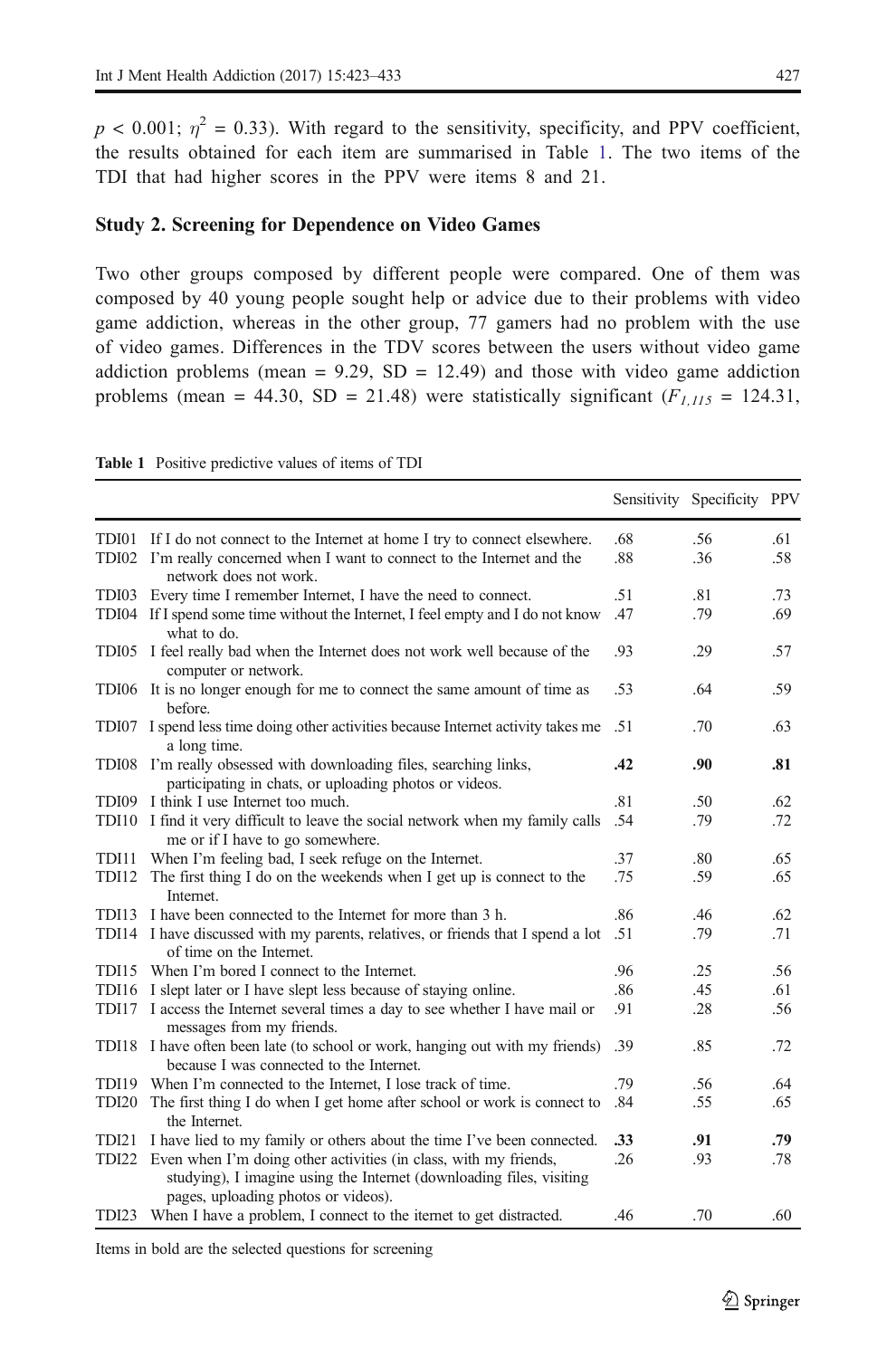$p < 0.001$ ;  $\eta^2 = 0.52$ ). Regarding the sensitivity, specificity, and PPV coefficient, the results obtained for each item are summarised in Table 2. The two items of the TDV that had higher PPV scores were items 17 and 23.

## Study 3. Screening for Dependence on Mobile Phones

In the case of mobile, the participants were 226 people: 96 sought help or advice due to their problem with mobile phone addiction, whereas 130 mobile users had no problem with the use of their smartphones. Differences in the TDM scores between users without mobile phone addiction problems (mean  $= 17.41$ , SD  $= 11.52$ ) and those with mobile phone addiction problems (mean = 55.03, SD = 15.82) were statistically significant ( $F_{1,224}$  = 428.06,  $p < 0.001$ ;  $\eta^2 = 0.66$ ). Regarding the sensitivity, specificity, and PPV coefficient, the results obtained for each item are summarised in Table [3.](#page-6-0) The two TDM items that had higher scores were items 4 and 11.

Table 2 Positive predictive values of items of TDV

|       |                                                                                                                                                       |     | Sensitivity Specificity PPV |     |
|-------|-------------------------------------------------------------------------------------------------------------------------------------------------------|-----|-----------------------------|-----|
| TDV01 | I play video games much longer than I did when I started.                                                                                             | .58 | .87                         | .81 |
|       | TDV02 I try to borrow a friend's or relative's PC or game console if mine does<br>not work.                                                           | .20 | .93                         | .75 |
|       | TDV03 I am very distressed when I want to play and the console or video game<br>does not work.                                                        | .55 | .83                         | .76 |
| TDV04 | Every time video games cross my mind I feel the need to play them.                                                                                    | .35 | .92                         | .82 |
| TDV05 | I spend a lot of spare time on video games, even when not playing<br>(reading magazines, talking with friends, drawing game characters).              | .53 | .96                         | .93 |
|       | TDV06 I start to feel empty and helpless if I go a long time without playing.                                                                         | .28 | .99                         | .95 |
| TDV07 | I become irritated when a video game does not work right due to a<br>console or PC malfunction.                                                       | .72 | .80                         | .78 |
| TDV08 | Playing as long as I used to when I first started is not enough anymore.                                                                              | .38 | .97                         | .93 |
| TDV09 | I spend less time doing other things because video games take up so<br>much of my time.                                                               | .48 | .97                         | .95 |
| TDV10 | I am obsessed with levelling up, being the best, etc. in video games.                                                                                 | .53 | .88                         | .82 |
| TDV11 | If a game does not work, I quickly look for another to continue playing.                                                                              | .35 | .93                         | .84 |
|       | TDV12 I feel like I play video games too much.                                                                                                        | .68 | .95                         | .93 |
| TDV13 | I find it hard to stop once I start playing, even when my friends or<br>parents call me away, or when I have to go somewhere.                         | .60 | .83                         | .78 |
| TDV14 | I use video games as an escape when I feel bad.                                                                                                       | .38 | .95                         | .88 |
| TDV15 | The first thing I do when I get up on the weekends is play video games.                                                                               | .55 | .97                         | .95 |
|       | TDV16 I have played more than three straight hours in the past.                                                                                       | .85 | .76                         | .78 |
|       | TDV17 I have argued with my parents, relatives, or friends because I spend a<br>lot of time playing my game console or PC.                            | .55 | .99                         | .98 |
| TDV18 | I start playing video games when I get bored.                                                                                                         | .85 | .72                         | .75 |
| TDV19 | I have gone to bed later or slept less because of staying up playing<br>video games.                                                                  | .80 | .79                         | .79 |
| TDV20 | As soon as I have time, even a moment, I start playing video games.                                                                                   | .60 | .93                         | .90 |
| TDV21 | I lose track of time while playing video games.                                                                                                       | .75 | .84                         | .83 |
| TDV22 | The first thing I do when I get home from school is play video games.                                                                                 | .58 | .95                         | .92 |
| TDV23 | I have lied to my family or to others about how much time I spend<br>playing.                                                                         | .30 | .99                         | .95 |
|       | TDV24 I think about video games (how to level up, beat a level or puzzle) even<br>when I'm doing other work (in class, with friends, while studying). | .43 | .97                         | .94 |
|       | TDV25 I start playing video games when faced with a problem to take my mind<br>off it.                                                                | .40 | .96                         | .91 |

Items in bold are the selected questions for screening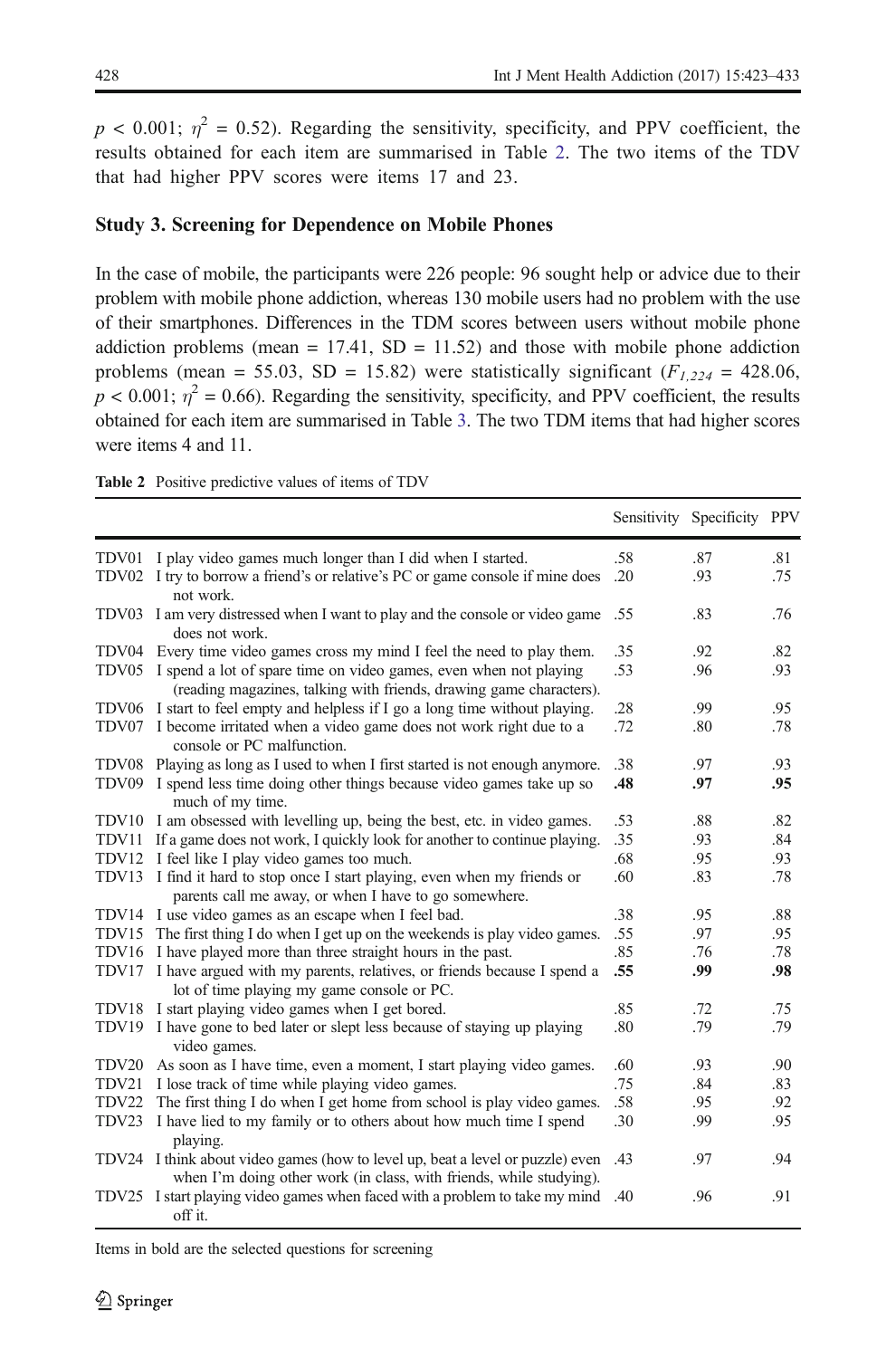<span id="page-6-0"></span>

| <b>Table 3</b> Positive predictive values of items of TDM |
|-----------------------------------------------------------|
|                                                           |

|       |                                                                                                                                                                                   |     | Sensitivity Specificity PPV |     |
|-------|-----------------------------------------------------------------------------------------------------------------------------------------------------------------------------------|-----|-----------------------------|-----|
| TDM01 | I have been called on the carpet or warned about using my mobile<br>phone too much.                                                                                               | .71 | .80                         | .78 |
|       | TDM02 I have put a limit on my mobile phone use and I couldn't stick to it.                                                                                                       | .45 | .82                         | .72 |
|       | TDM03 I have argued with my parents or family members about the cost of my<br>mobile phone.                                                                                       | .43 | .77                         | .65 |
|       | TDM04 I spend more time than I would like to talking on the mobile phone,<br>sending messages, or using WhatsApp.                                                                 | .89 | .90                         | .90 |
|       | TDM05 I have sent more than five messages in one day.                                                                                                                             | .86 | .66                         | .72 |
|       | TDM06 I have gone to bed later or slept less because I was using my mobile<br>phone.                                                                                              | .86 | .76                         | .79 |
| TDM07 | I spend more money on my mobile phone (calls, message) than I had<br>expected.                                                                                                    | .45 | .74                         | .63 |
| TDM08 | When I'm bored, I use my mobile phone.                                                                                                                                            | .97 | .48                         | .65 |
|       | TDM09 I use my mobile phone (calls, SMSs, WhatsApp) in situations where,<br>even though not dangerous, it is not appropriate to do so (eating,<br>while other people talk to me). | .93 | .71                         | .76 |
| TDM10 | I have been criticised because of the cost of my mobile phone.                                                                                                                    | .41 | .79                         | .66 |
| TDM11 | When I haven't used my mobile phone for a while, I feel the need to<br>call someone, send a message, or use WhatsApp.                                                             | .89 | .89                         | .89 |
| TDM12 | Since I got my mobile phone, I have increased the number of calls I<br>make.                                                                                                      | .94 | .56                         | .68 |
| TDM13 | If my mobile phone was broken for an extended period of time and<br>took a long time to fix, I would feel very bad.                                                               | .90 | .70                         | .75 |
|       | TDM14 I need to use my mobile phone more and more often.                                                                                                                          | .86 | .81                         | .82 |
|       | TDM15 If I don't have my mobile phone, I feel bad.                                                                                                                                | .81 | .84                         | .84 |
|       | TDM16 When I have my mobile phone with me, I can't stop using it.                                                                                                                 | .81 | .89                         | .88 |
| TDM17 | Since I got my mobile phone, I have increased the number of SMSs I<br>send.                                                                                                       | .83 | .71                         | .74 |
|       | TDM18 As soon as I get up in the morning, the first thing I do is see who has<br>called me on my mobile phone or if someone has sent me a SMS.                                    | .95 | .59                         | .70 |
|       | TDM19 I spend more money now on my mobile phone now than when I first<br>got it.                                                                                                  | .68 | .66                         | .67 |
|       | TDM20 I don't think I could stand spending a week without a mobile phone.                                                                                                         | .88 | .79                         | .80 |
| TDM21 | When I feel lonely, I use the mobile phone (calls, SMSs, WhatsApp).                                                                                                               | .74 | .71                         | .72 |
|       | TDM22 I would grab my mobile phone and send a message or make a call right<br>now.                                                                                                | .58 | .92                         | .88 |

Items in bold are the selected questions for screening

## Conclusions and Discussion

Technological addictions (i.e., Internet/social networks, mobile phones, video games) are the new kinds of addictions, which are induced by the excessive and dysfunctional use of ICTs (Chóliz et al. [2012;](#page-9-0) Echeburúa et al. [2009\)](#page-10-0). An addiction problem is defined as a pool of symptoms characterised by a dependence relationship with a substance or behavior. In the case of technological addictions, this dependence is on the use of ICTs, but they have the same criteria that the other addictions: tolerance (need for more and more use), withdrawal syndromes (intense discomfort when facing a time period without using the technology or when the use is disrupted), excessive use or consumption, desire to stop but to be unable to do so, stop doing other activities, and interference with familiar or social relationships. The continual development of technology applied to ICTs, and the profitable business of technological enterprises, compels the population, especially young people, to use (and abuse) probably more than they need to, and in forms that, for some of them, are dysfunctional.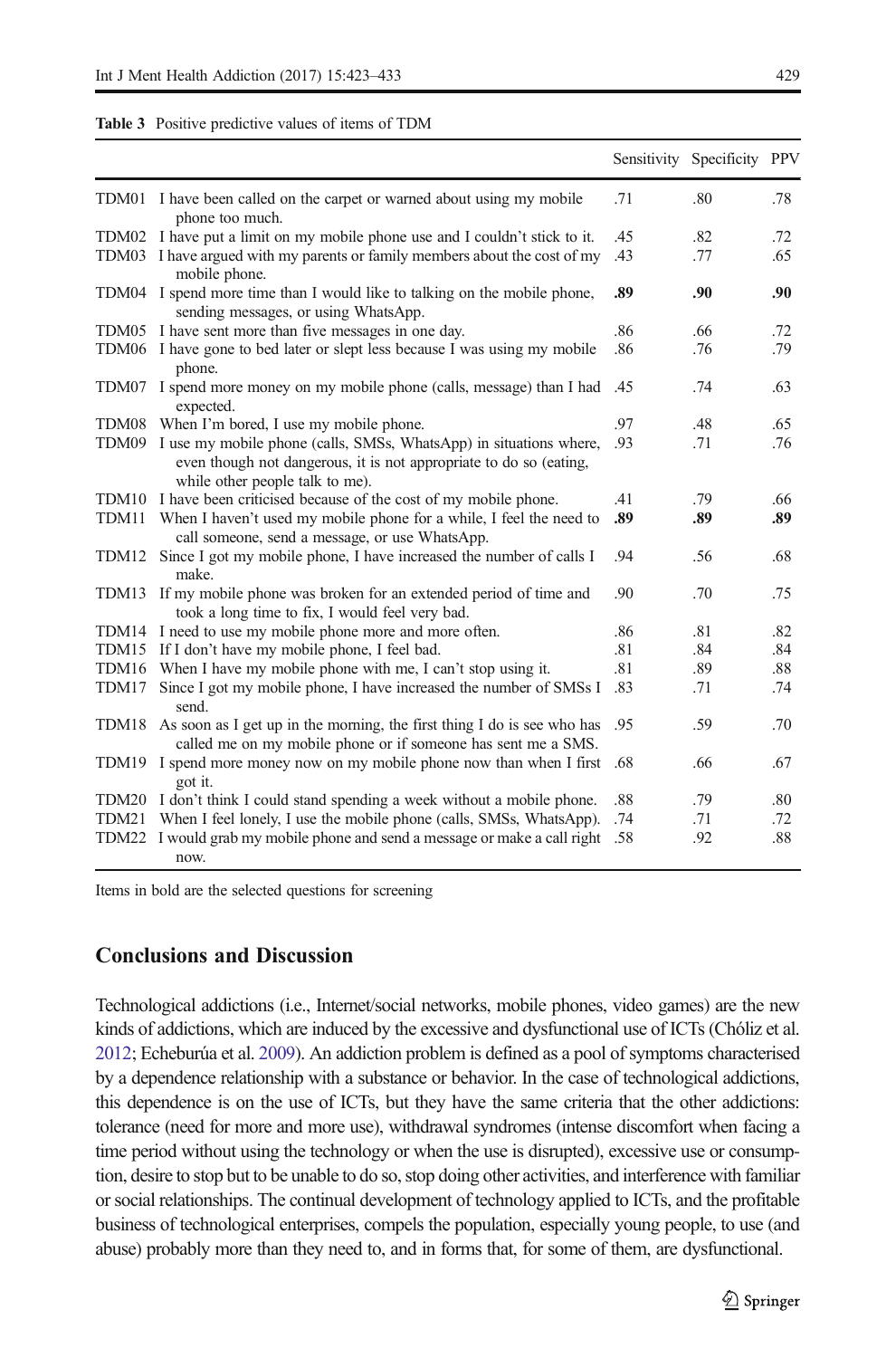The novelty of these addictions is a challenge for the mental health systems, because everybody uses the technologies in their daily lives and for many activities, particularly for communication and leisure. It is necessary that, in the case of supposition that the patient has an addiction problem, health staff have adequate screening tools to detect the technological addictions and, if appropriate, direct the patient to specialised resources for addiction.

This work is designed to elaborate a screening protocol to use by part of health or clinical staff when they think that a patient could have an addictive problem with technologies. In such case, the professional asks the screening questions and decides if the patient: a) needs a specialized treatment, or b) he or she can prevent the addiction merely with accurate advices.

The results obtained from this study provide a tool for screening the three technological addictions: Internet/social networks, mobile and video-games. The selected questions had the higher PPVs, a coefficient based on the sensitivity and specificity indexes of the items of standardised tests for technological addictions. The questions were not the same for the three types of technological addictions, which seems reasonable because, in fact, the characteristics and implications of each type of addiction are different (Carli et al. [2013;](#page-9-0) Winkler et al. [2013](#page-10-0)).

The screening protocol is as follows:

a. Screening for Internet/social network addiction:

In the case of addiction to Internet/social networks, the items of TDI that better discriminated (had the highest PPVs) between addicts to Internet/social networks and those Internet users that they had no problem with social networks were the following:

- I'm really obsessed with downloading files, searching links, participating in chats, or uploading photos or videos.
- I have lied to my family or others about the time I've been connected.

These items refer to the enormous relevance of social networks for young people, in one case, because the user is obsessed with the major tools and actions of social networks (photos, likes, followers), and in another because young people have to conceal, or even lie, about their degree of involvement in social networks (Andreassen et al. [2012](#page-9-0); Echeburúa and Corral [2010\)](#page-10-0).

b. Screening for video games addiction:

In the case of addiction to video games, many items of TDV had high PPVs, mainly due to the high specificity scores of this questionnaire. The items of TDV that better discriminated between addicts to video games and those gamers that they had no problem with video games were the following:

- I have argued with my parents, relatives or friends because I spend a lot of time playing my game console or PC.
- I spend less time doing other activities because video games take up so much of my time.

Both questions refer to the problems that the excessive use of video games causes in other important aspects of life (e.g., familial relationships, leisure activities). Therefore, the main clinical criterion implied in addiction to video games that discriminates between gamers who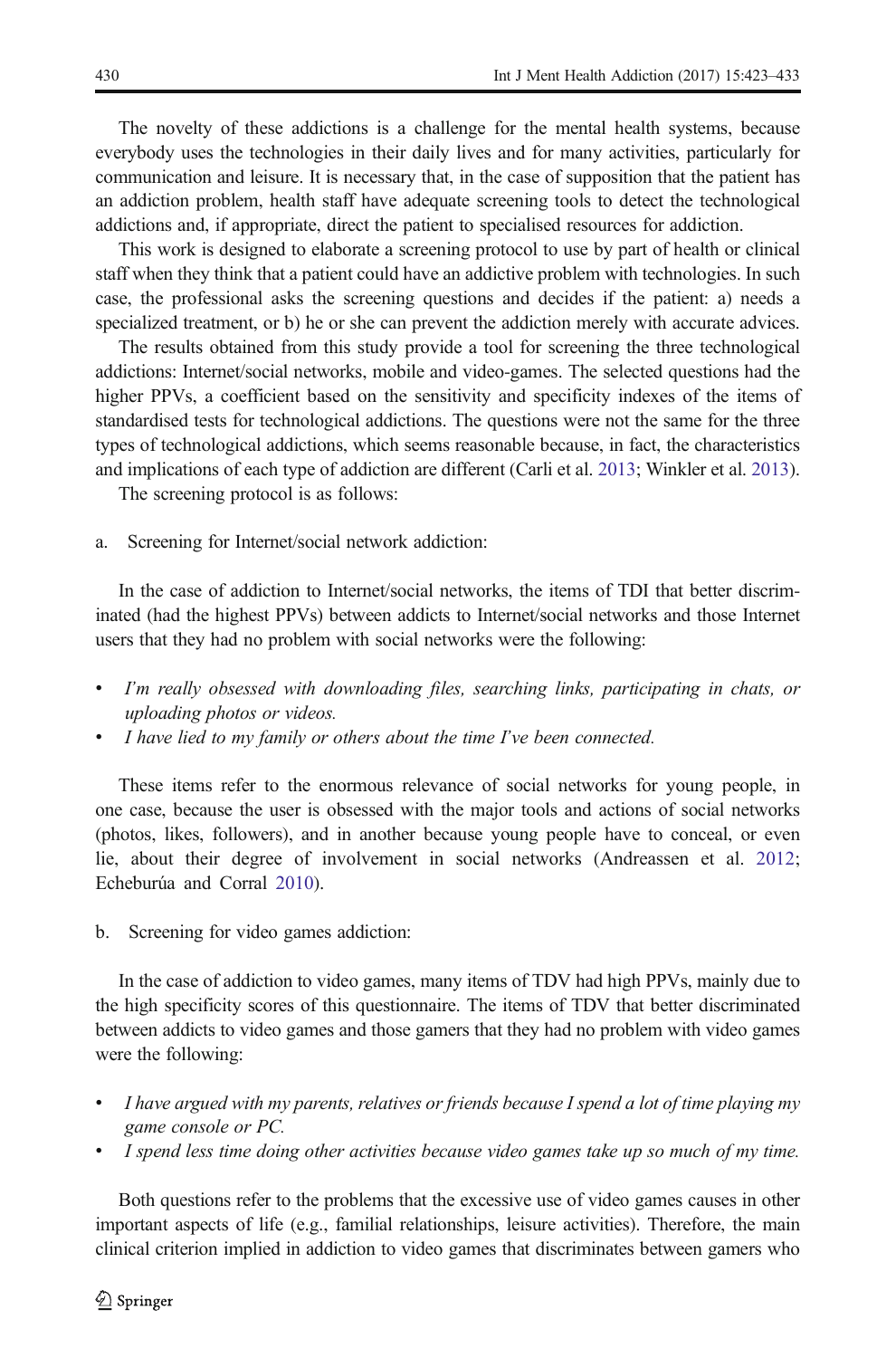have addiction problems and those who do not, has to do with the extent to which the excessive use of videogames interferes with other aspects of daily life (Fuster et al. [2012\)](#page-10-0).

c. Screening for mobile addiction:

Finally, in the case of addiction to mobile phones, the items of TDM that better discriminated between young people with and without mobile phone addiction problems were the following:

- I spend more time than I would like to talking on the mobile phone, sending messages, or using WhatsApp.
- When I haven't used my mobile phone for a while, I feel the need to call someone, send a message, or use WhatsApp.

These two questions refer to the two major dimensions of mobile phone addiction. First, in the case of the excessive use of messaging, new smartphone tools "compel" the use of the mobile phone for communicating continuously, many times compulsively. Second, this pattern of communication has become a need for young people, who feel bad when they have not used their mobile phone for a while (Carbonell et al. [2012\)](#page-9-0).

In sum, if the clinician supposes that any patient is suffering an addictive problem with some of the technologies (Internet/social networks, mobile or video game), it is recommendable to ask the specific screening questions previously described. If the patient answers "yes" to both questions, a diagnostic assessment of technological addiction is required (i.e., TDI, TDM or TDV).

If the diagnostic of addiction is corroborated, then the patient should be treated for the addictive disorder with specific procedures or by specialized staff.

If the patient answers "no:" to any of the questions, it is possible that the patient has not any addictive problem, but he or she can beneficiate or prevent any consequent technological addiction with accurate advices. On this case, the main recommendations involve three dimensions:

- a. When to use the technologies, i.e. at what time of the day it should be used WhatsApp, play a video game or connect to a specific social network. He or she should only use the technology at that specific moment (it could be several short periods of time, for example in the case of WhatsApp).
- b. How much time it should be used, i.e. specify when he or she should be stop.
- c. How to learn to stop. These recommendations should be given in a paper format with specific examples adapted to the user.

This study has some limitations that should be taken into account. First, the PPV is the correct criterion for use in selecting items that have the greater discriminative power based on the sensitivity and specificity of each item. However, the number of items selected in this study (i.e., two) was reasonable, but arbitrary. Other similar screening procedures -in that case for pathological gambling- selected three items, as the Brief Biosocial Gambling Screen (Gebauer et al. [2010](#page-10-0)), or the NODS-CLiP (Toce-Gerstein et al. [2009](#page-10-0)) or even four (Volberg et al. [2011](#page-10-0)). The objective of this research was to provide a screening tool for health staff, mainly psychologists, who do not have specialised in addictive disorders, but they must decide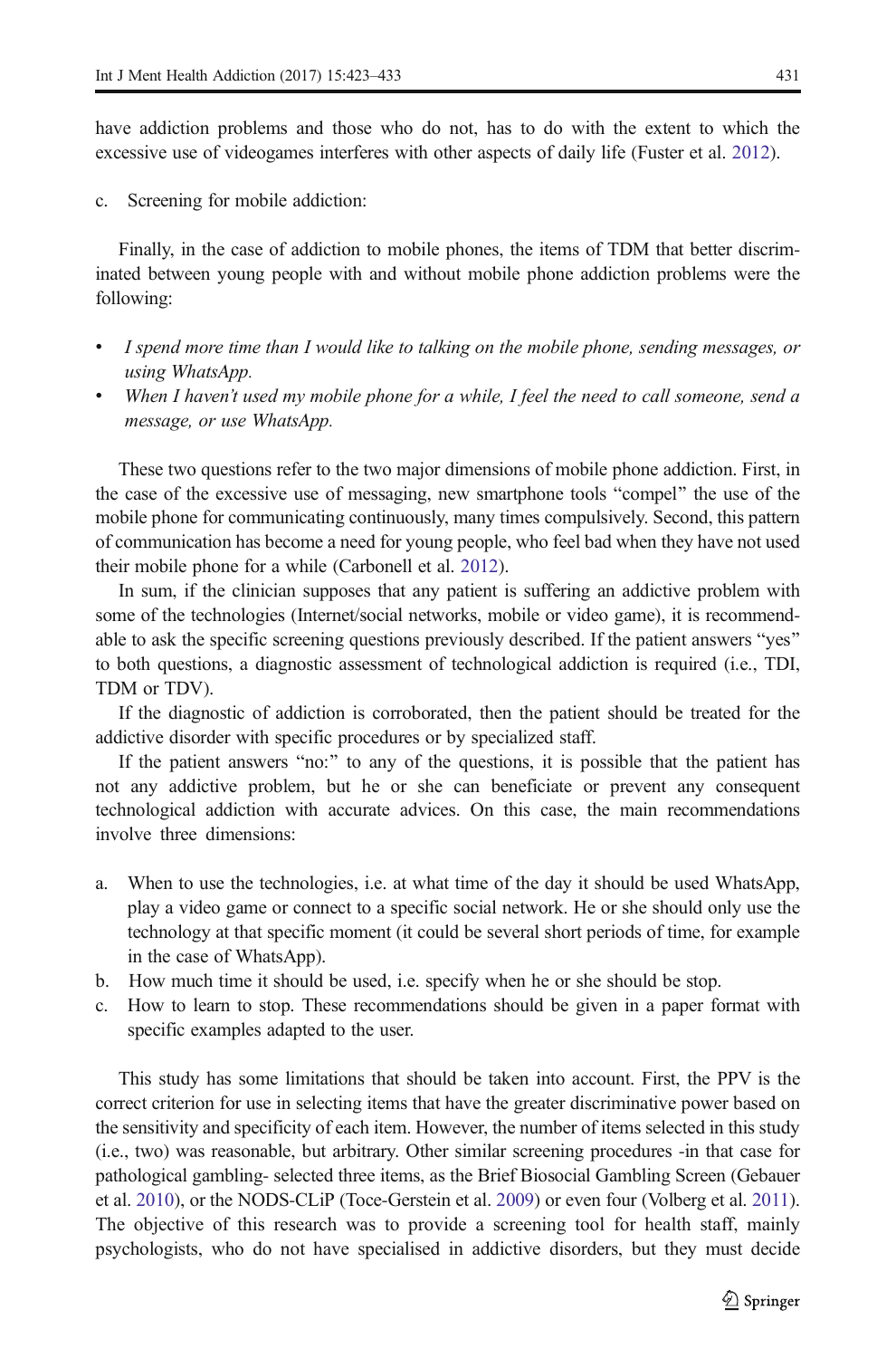<span id="page-9-0"></span>whether the patient requires further specialised treatment or not. For that reason, selecting many items may be excessive, but it is also possible that only two items are not sufficient for better discrimination. However, the items with the highest PPVs had similar scores, so that in other similar studies with different samples, the order may differ. Thus, it is important to continue to optimise screening tools based on empirical evidence.

The selected tests for this work (TDI, TDM and TDV) can also be used to elaborate some brief questionnaires which can be implemented by part of clinicians in order to have a clinical assessment. In such case, it is very relevant that the obtained questionnaires have the same factorial structure that the original, which it is the actual diagnostic test. These brief questionnaires can also be used by part of researchers or clinicians from different countries, if they have the appropriate psychometric properties. This has already been done in the case of TMD, in a project with researchers from seven countries to elaborate the TMDbrief, a brief scale of mobile addiction (Chóliz et al. 2016).

#### Compliance with Ethical Standards

Conflict of Interest Mariano Chóliz, Enrique Echeburúa and Francisco Ferre declare that they have no conflict of interest.

Informed Consent All participants took part voluntarily and were informed about the objectives of the study.

Ethical Approval This study was approved by the Spanish Ministry of Health.

Conflict of Interest Mariano Chóliz, Enrique Echeburúa and Francisco Ferre declare that they have no conflict of interest.

## References

- American Psychiatric Association, APA. (2013). Diagnostic and statistical manual of mental disorders (Fifth ed.). Arlington: American Psychiatric Publishing.
- Andreassen, C. S., Torsheim, T., Brunborg, G. S., & Pallesen, S. (2012). Development of a Facebook addiction scale. Psychological Reports, 110, 501–517.
- Block, J. J. (2008). Issues for DSM-V: Internet addiction (2008). American Journal of Psychiatry, 165, 306–307.
- Carbonell, X., Chamarro, A., Griffiths, M. D., Oberst, U., Cladellas, R., & Talarn, A. (2012). Problematic internet and cell phone use in Spanish teenagers and young students. Anales de Psicología, 28, 789–796.
- Carli, V., Durkee, T., Wasserman, D., Hadlaczky, G., Despalins, R., Kramarz, E., et al. (2013). The association between pathological internet use and comorbid psychopathology: A systematic review. Psychopathology, 46, 1–13.

Choliz, M. (2010). Mobile phone addiction: A point of issue. Addiction, 105(2), 373–374.

- Chóliz, M., & Marco, C. (2011). Patrón de uso y dependencia de videojuegos en la infancia y adolescencia. Anales de Psicología, 27(2), 418–426.
- Chóliz, M. (2012). Mobile-phone addiction in adolescence: the Test of Mobile Phne Dependence (TMD). Progress in Health Science, 2, 33-44.
- Chóliz, M., & Marco, C. (2012). Adicción a Internet y redes sociales: tratamiento psicológico. Madrid: Alianza **Editorial**
- Chóliz, M., & Villanueva, V. (2011). Evaluación de la adicción al móvil en la adolescencia. Revista Española de Drogodependencias, 36(2), 165–183.
- Chóliz, M., Echeburúa, E., & Labrador, F. J. (2012). Technological addictions: Are these the new addictions. Current Psychiatric Reviews, 8(4), 290–291.
- Chóliz, M., Pinto, L., Phansalkar, S. S., Corr, E., Mujjahid, A., Flores, C., & Barrientos, P. E. (2016). Development of a brief multicultural version of the test of mobile phone dependence (TMDbrief) questionnaire. Frontiers in Psychology, 25, 1–7. doi[:10.3389/fpsyg.2016.00650.](http://dx.doi.org/10.3389/fpsyg.2016.00650.)